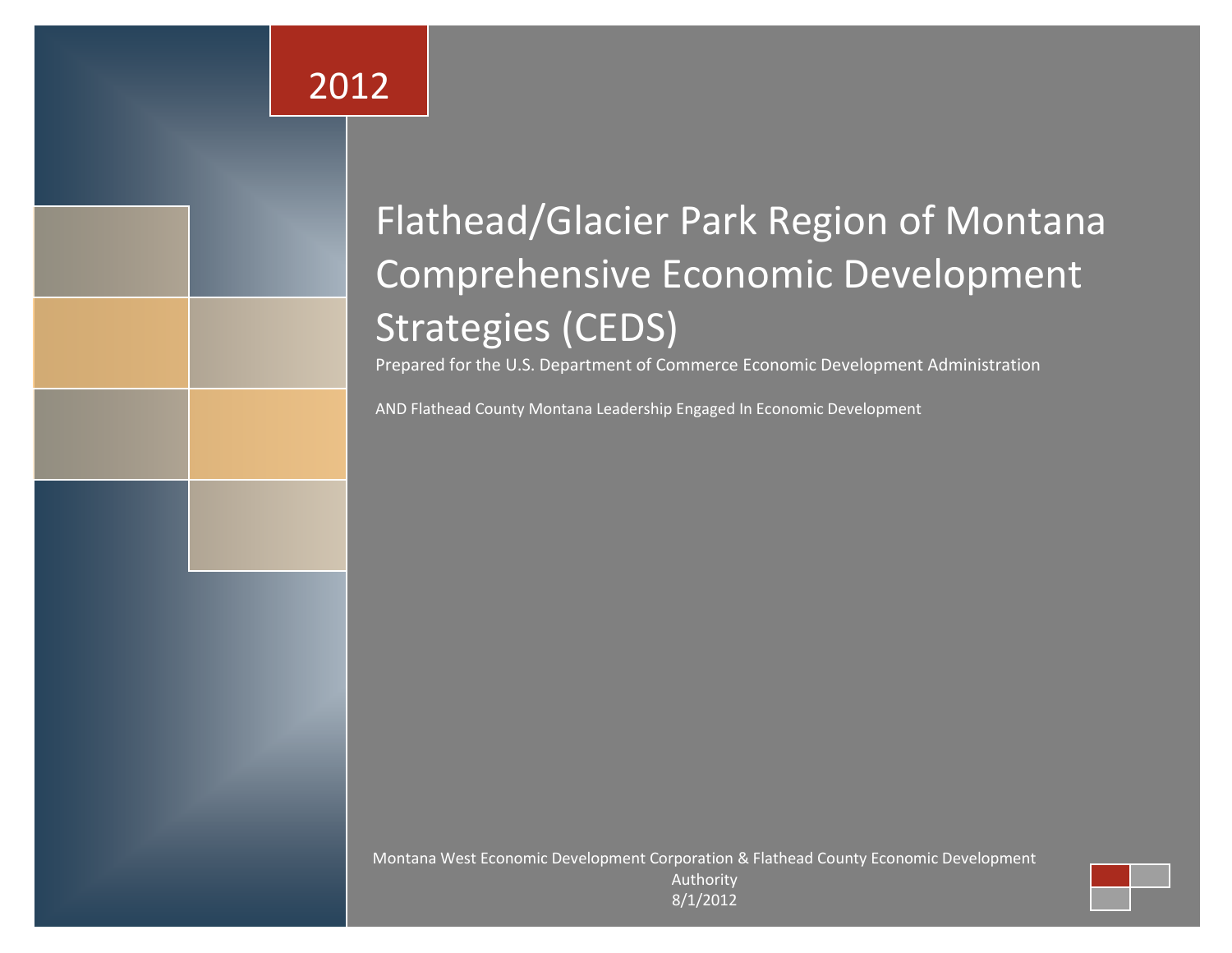For more information contact:

**Montana West and Flathead County Economic Development Authority 314 Main Street Kalispell, Montana 59901 406.257.7711 [www.dobusinessinmontana.com](http://www.dobusinessinmontana.com/) Email: info@dobusinessinmontana.com**





# **FLATHEAD VALLEY / GLACIER PARK REGION**

### **Strategic Partners**

Numerous organizations were approached for input and through organized media relations comments were attracted from various community residents and organizations. A regional broadband meeting facilitated by the State of Montana Broadband Program in the fall of 2011 provided this report local business and citizen input for technology enhancement suggestions.

Special appreciation is extended to Susie Burch of Flathead Valley Community College, Joe Unterreiner of the Kalispell Chamber of Commerce, and Mayre Flowers of Citizens for a Better Flathead for their contribution to the report.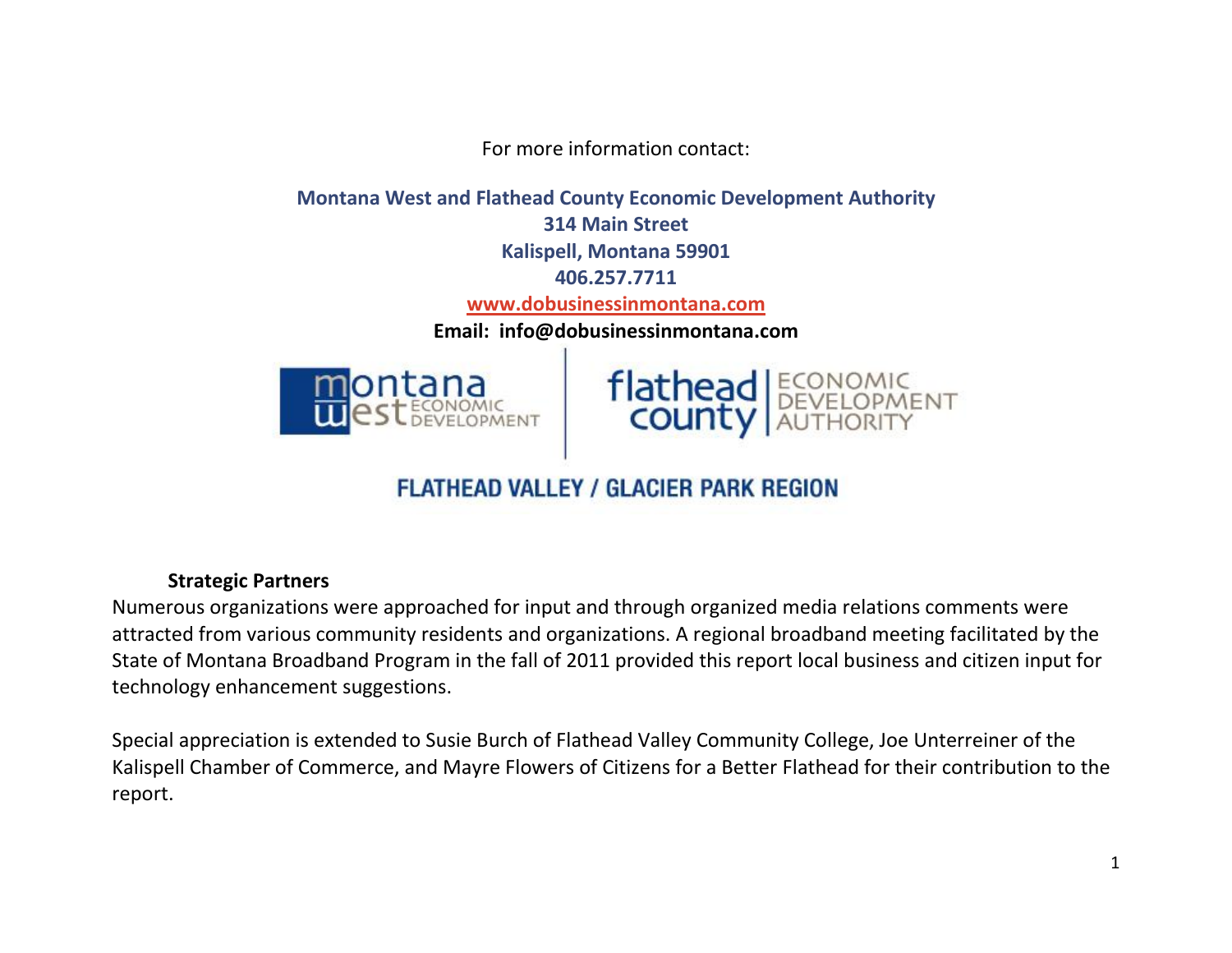**The comprehensive economic development strategies (CEDS)** are designed to bring together the public and private sectors in the creation of an economic roadmap to diversify and strengthen local economies. The CEDS purpose is to serve as a **guide** and a plan of **action** with the identification of priorities and funding sources to be used by local organizations, governments and leaders. The Flathead County strategies are focused on *fostering jobs.* 

The Flathead County CEDS is dedicated for a five year period, July 2012 to June 2017. The process included public and private input and was advertised as "Community CEDS Input Sessions" facilitated in each of the five communities from September 2011 to November 2011.

In addition numerous organizations were approached for input and through organized media relations comments were attracted from various community residents and organizations. A regional broadband meeting in the fall of 2011 provided local business and citizen input towards technology enhancement. Special appreciation is extended to Susie Burch of Flathead Valley Community College, Joe Unterreiner of the Kalispell Chamber of Commerce, and Mayre Flowers of Citizens for a Better Flathead for their contribution to the report.

#### **Background of the Flathead County Economic Situation**:

- Flathead County experienced unprecedented growth until 2007
- The population of the county approached 90,000 persons and unemployment rates were 4% or less  $\bullet$
- The economic fuel was primarily funded by construction, manufacturing, and tourism  $\bullet$
- The national economy began to falter and the Flathead soon followed  $\bullet$
- Businesses shuttered and jobs were lost  $\bullet$
- In 2011 the unemployment rate reached a high of 13% and a loss of population began to occur as residents relocated to other areas for jobs
- Adjacent counties unemployment rates reached 18% in some cases

The real estate and construction sector were plummeting at alarming rates and the gradual loss of businesses, as well as jobs tied to Montana's natural resources were fading as well. The wood products industry sector which built the Flathead economy a hundred years ago remains the predominant manufacturing employer in the county even though the employment and earnings in the industry have diminished statewide by 49.8 percent since 2001\*.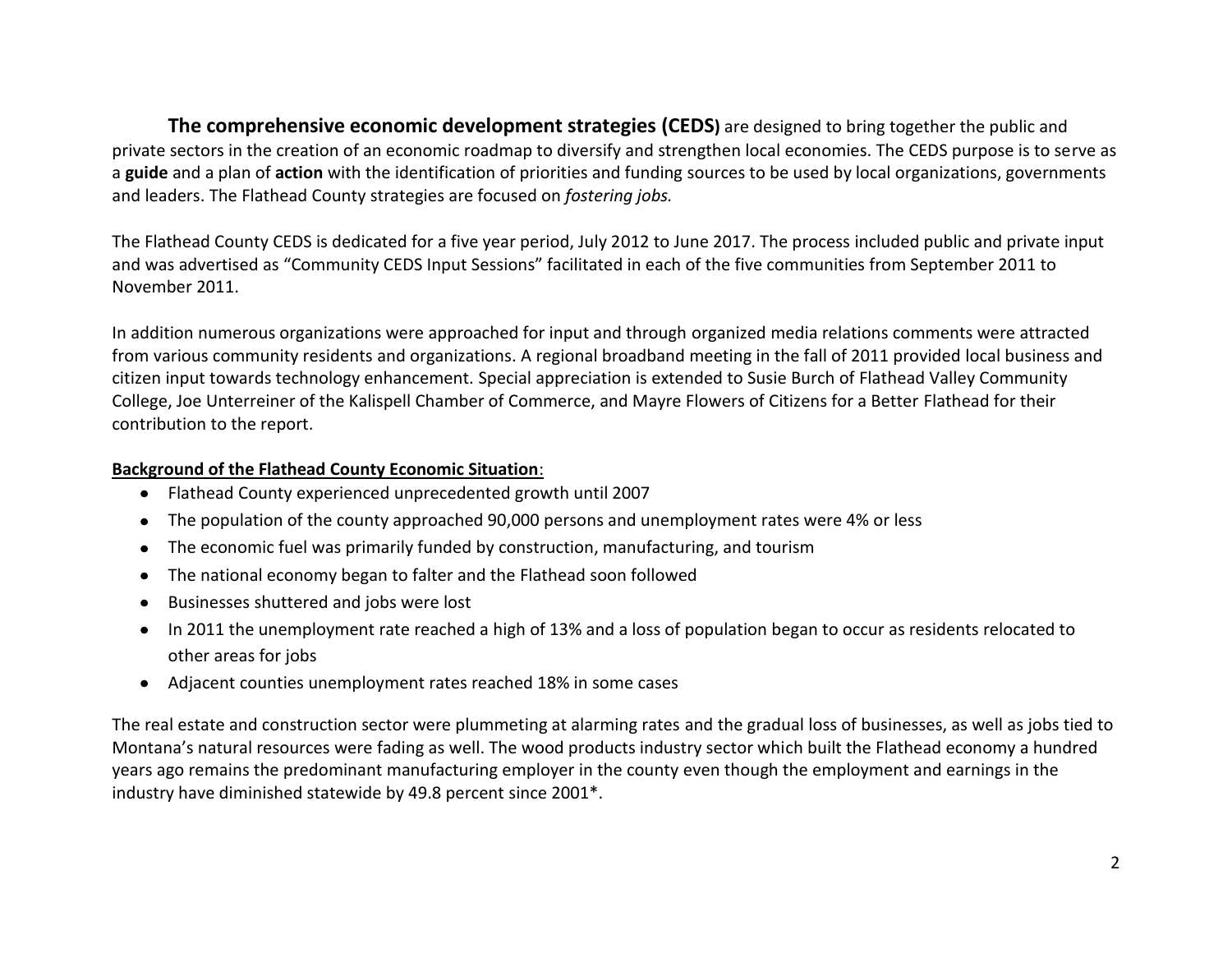Between 2007 and second quarter 2011 there was no growth in the economy of the county. There was a documented loss of over 5,000 plus jobs. However third quarter 2011, 2.2% growth is on the chart and the forecast projects a conservative 2.8% growth for the remainder of 2012. The Flathead economy mirrors the national economy patterns. The median income for a five county area in 2010 is \$38,999; for Flathead County the median income in 2010 is \$43,585. The U.S. median income from 2006 to 2010 is \$51,914. Montana ranks in the bottom ten of the fifty states in wage income.

\*Source: Bureau of Business & Economic Research at the University of Montana

The changes in the national and global economy are shifting once again the industry sectors where job growth is occurring. While the Northwest Montana economy is heavily reliant on consumption related sectors such as real estate sales, construction, tourism, retail trade and gaming there are strengths in the natural resource production which provides some diversification to the local economy.

The rock quarries/mining and wood products industries are collectively large employers in the Northwest Montana landscape. The past few years the firearm component manufacturing has increased in the number of establishments and employees. The growth is a result of the state regulatory environment supporting this industry, the Montana heritage and legacy of hunting, and the craftsmen located in NW Montana. The long-term sustainable results for fostering jobs are best supported by focusing on NW Montana's core industries and business sectors that relate to the area's best assets as well as being energetic about emerging new business sectors such as the clean tech sector.

Tourism has played and will continue to play a very vital role in the Northwest Montana economy. The fact that a national park is at the doorstep of Flathead County is the most unique asset. Tourism has been an employment generator since Glacier National Park was established one hundred years ago. The other unique attractor is the ski resort and ski areas.

In 2011 there were more citizens employed in the arts, entertainment, service, and retail trade sector than the previous ten years. While construction and real estate came to a booming halt in 2007 tourism "saved" what would have been a huge out migration of the population as they sought jobs elsewhere.

Due to the strength of local tourism citizens had opportunities for employment. There are challenges with lack of a critical mass and four-lane transportation access at our front door however there are substantial assets being leveraged. Preserving and enhancing amenities attracts people, whether for the attraction of non-resident visitors or for the attraction of residents. New residents bring with them talent and for some, the capacity to start or expand a business.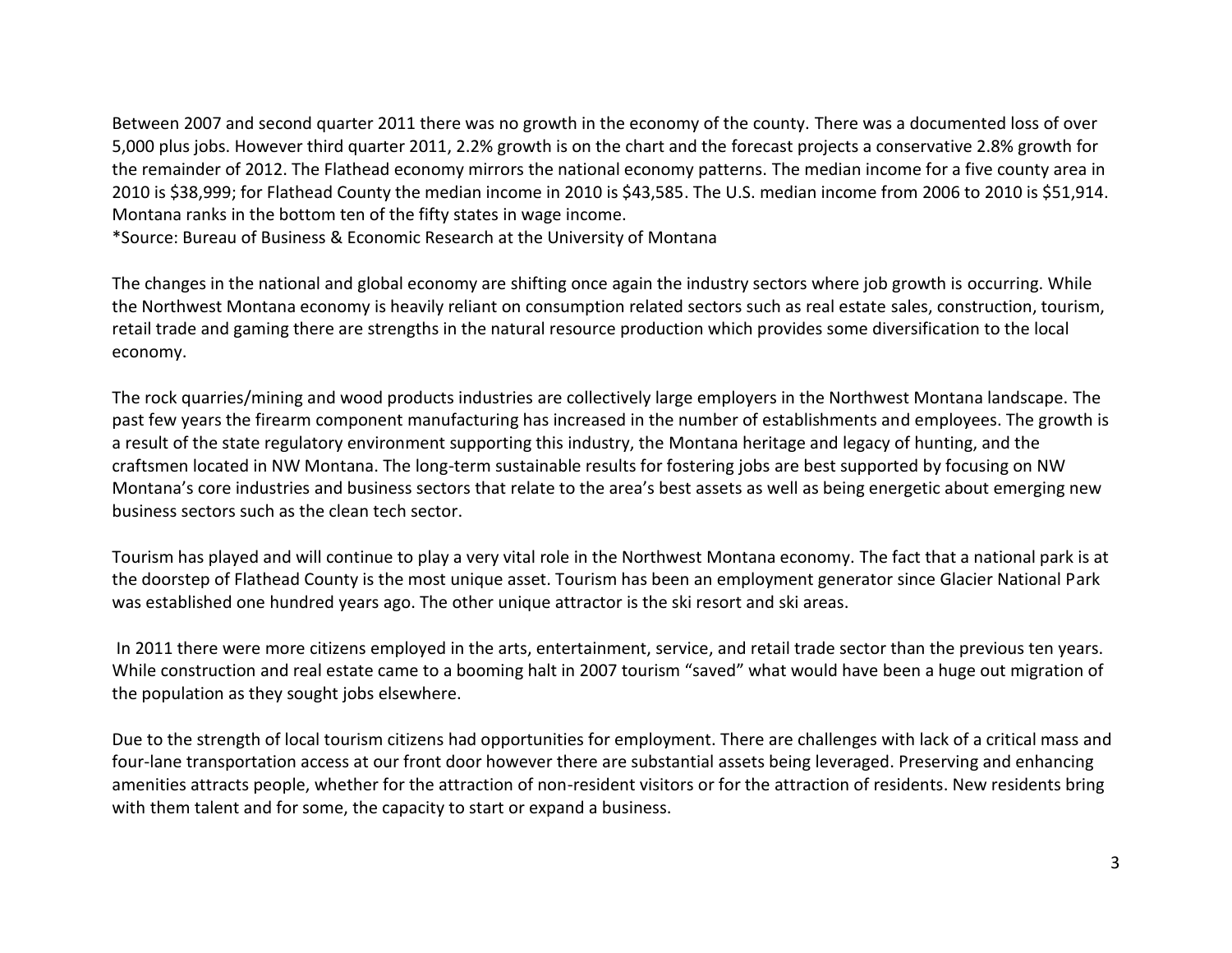# **The following strengths and liabilities list has been revisited on numerous occasions since 2007. Analysis of Economic Development Challenges and Opportunities:**

*What unique strengths can Flathead County build on for economic development and growth?* 

- Glacier National Park
- Ski Resort nationally recognized in Top 30
- Proximity to Canada
- Expanding regional health center in Whitefish and Kalispell  $\bullet$
- Regional trade center in Kalispell  $\bullet$
- Expanding Community College offering unique degree programs, transfer, and Running Start credits  $\bullet$
- Competitive energy costs  $\bullet$
- International airport service  $\bullet$
- Broadband advantage  $\bullet$
- Entrepreneurial culture
- Strong natural resources in timber, ore, rock, and water

#### *What weaknesses pose challenges to economic development?*

- Limited local investment dollars  $\bullet$
- Geographic location-isolated from major markets and a critical mass of people  $\bullet$
- Workforce skills need upgrading; businesses lack funds to invest into training employees  $\bullet$
- Higher truck transportation cost than competitor cities  $\bullet$
- Seasonal economic fluctuations  $\bullet$
- Loss of some development with local natural resources  $\bullet$
- Infrastructure growth and maintenance paid for by local residents due to lack of sales tax  $\bullet$
- Increasing regulatory burden at all levels including state policies such as employment-at-will laws, unemployment and  $\bullet$ workers compensation
- Personal credit damage at an all-time high  $\bullet$
- State policies such as employment-at-will laws, unemployment and workers compensation  $\bullet$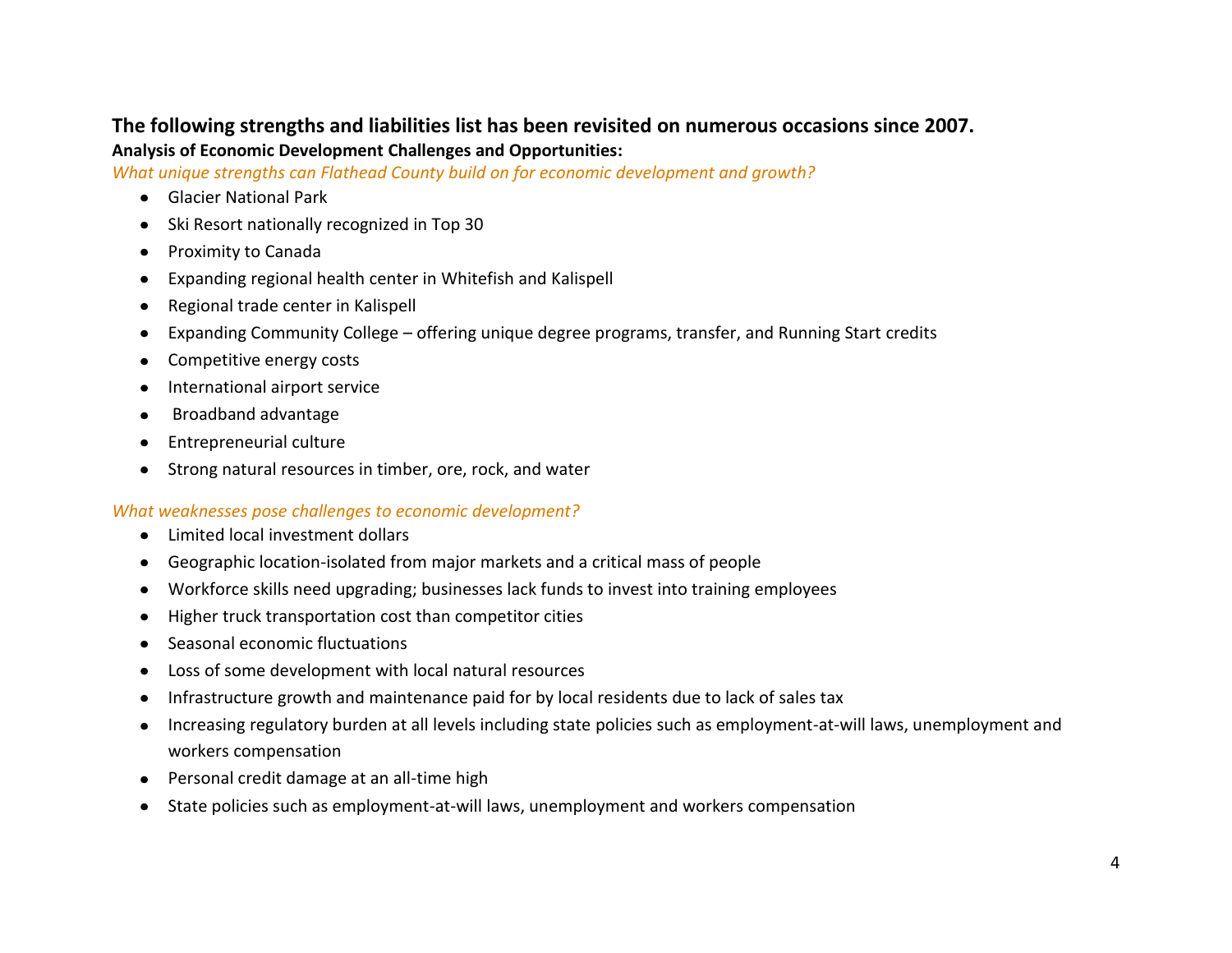#### *To what extent can these weaknesses be mitigated and how?*

- Responsible resource development-legislative change
- Engage and support workforce development strategies  $\bullet$
- Build upon other transportation means for moving products in and out of the area such as rail
- Build and support the area with year round amenities/cultural tourism to attract year round visitors and talent  $\bullet$
- Provide counseling and education on the importance of credit and how to manage finances  $\bullet$
- Encourage a business friendly regulatory environment  $\bullet$

#### *How do the county's strengths and weaknesses compare to those in others parts of the state or region?*

- Transportation-communities with Interstate access, hub origination air travel and larger rail volume is a cost advantage for business compared to competitors
- Population is rural-not a major market, not a critical mass living in the area
- Lack of University is a setback for research & development, technology transfer, and innovative applications  $\bullet$
- Canadian market is a strong unique asset due to some U.S. goods are less cost than Canadian goods  $\bullet$
- National Park is a strong unique asset and public lands are accessible  $\bullet$
- Less government regulation and costs in the Flathead compared to competitor communities in other states  $\bullet$
- Broadband capacity and capability is stronger in the Flathead compared to other areas of the state  $\bullet$

#### *How are economic conditions changing in the county and region?*

- Loss of population due to loss of jobs
- Property and building costs are decreasing and becoming more affordable  $\bullet$
- High rate of damaged personal credit increases the rental market  $\bullet$
- Wages are not advancing at national rate, still lagging  $\bullet$

#### *How does regional economic activity provide direct or indirect benefits to the county?*

- Produces non-resident visitors, Canadian trade and investment dollars
- Commute patterns relatively short in distance and time  $\bullet$
- Attracts talent in the workforce $\bullet$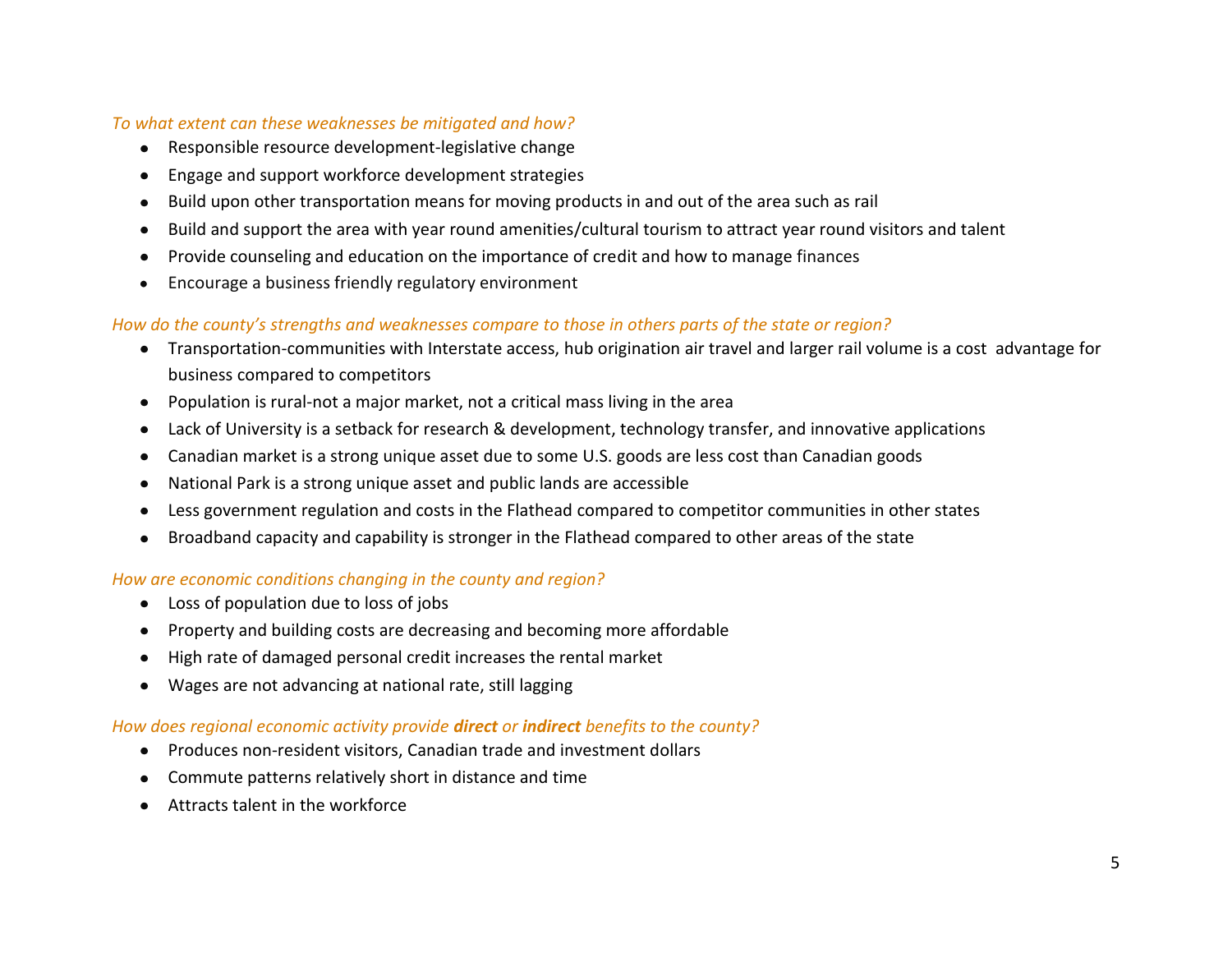- Supports trade  $\bullet$
- Increases local and state tax base (although not through sales tax)

#### *What assets contribute to the local economy?*

- Education
- Sustainable business employing residents
- Educational employment  $\bullet$
- Government employment
- International Airport
- Glacier National Park
- Whitefish Mountain Resort
- Quality roads
- Quality water, wastewater services  $\bullet$
- Rail Service
- Workforce
- Housing both year round and seasonal
- Health services  $\bullet$
- Amenities (shopping, restaurants, entertainment, lakes, rivers, parks-such as the Fairgrounds and Kidsports)
- Strong creative arts culture

#### *Priority Vision*

The priority vision among the organizations engaged or contributing to economic development is to promote economic diversity and job growth while preserving the quality of life. The vision includes striving for investment and sound policy toward the support for fostering an entrepreneurial culture, specifically by **improving education/knowledge, enhancing technology, attracting talent, and maintaining a regulatory environment business can operate within effectively and be successful**. These are essential elements to support for the well being of our citizens.

The board of directors for the Montana West Economic Development Corporation made a decision to dedicate resources to supporting local business and entrepreneurs *first. Local business sustainability* takes precedent over out of state business attraction efforts due to limited resources. Out of state business attraction is recognized as important to replace jobs loss to attrition but with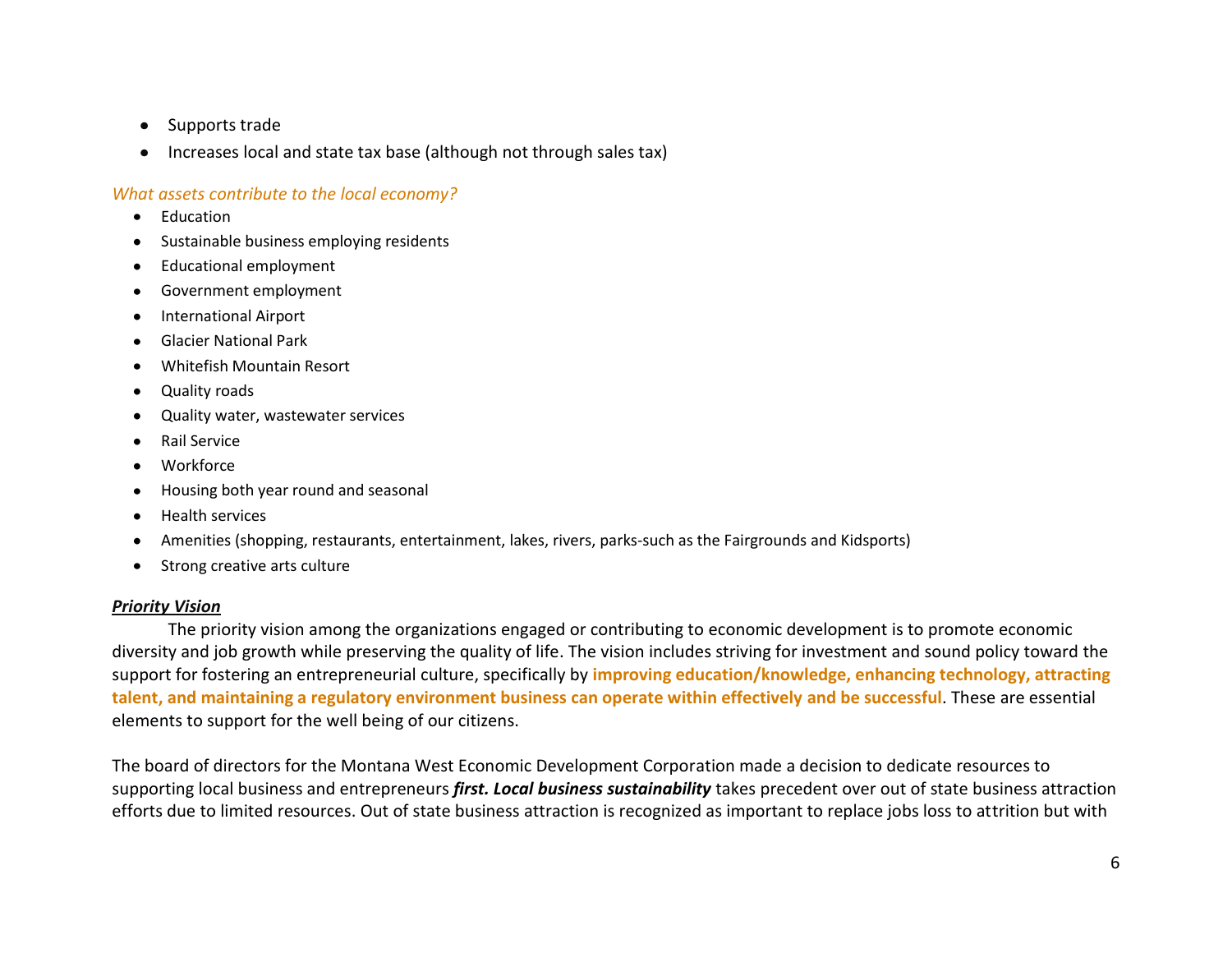limited resources emphasis is desired to support local business first. This does not mean out of state business attraction is not supported, it is, but resources are not spent on advertising in airline magazines or trade shows attendance where expenses run high and prospects are slim. When opportunities arise from a connection with the out of state business that has the potential for job creation the connection is pursued.

#### **Comprehensive Economic Development Strategies Plan of Action**

*Strategies are a plan of action.* This strategic plan is intended to gain or prepare an advantage and build upon strengths. *The end result of any plan is for primary expectations to be achieved.* A plan of action needs to be clearly measurable, assignment of who is responsible for the activity and needs to be stated in realistic terms. The following strategies are projects, programs, and activities to be undertaken to support job creation and the sustainability of jobs.

Montana West and Flathead County Economic Development Authority support the National Governor's Association's Twelve Actions for Growing State Economies. **These basic steps create the framework for supporting policy that AID the private sector to** *seed, grow, renew and then thrive.*

#### STRATEGIC & FOUNDATIONAL

1. Create (ensure) a competitive tax and regulatory environment.

It is important to assess whether permits, registration, and other bureaucratic requirements interfere with new business creations. If so take measures to change, simplify and speed up the most burdensome government processes. Business needs easy to understand materials regarding processes, licenses and permits. Hiring and maintaining employees is burdensome with all the reporting, regulation, cost and training; *tax climate and business friendliness matters.*

- 2. Put entrepreneurial activity at the top of the state, regional and local economic agenda. The startup company is responsible for more job creation today than established business. The support of the growth and renewal of existing companies is important, the launch of new companies is equally as important. *A new priority needs acceptance for supporting resources for starting and growing companies.*
- 3. Distinguish among different kinds of entrepreneurs and businesses, and then target policies and resources accordingly. Some individuals open businesses to employ themselves. Some start businesses to fill a niche such as providing a local service and never grow beyond it. Others launch firms with the intent in significantly growing. It is important to distinguish among these different types of companies. *Because resources are limited choose to target the resources towards the businesses that are most likely to achieve highgrowth.*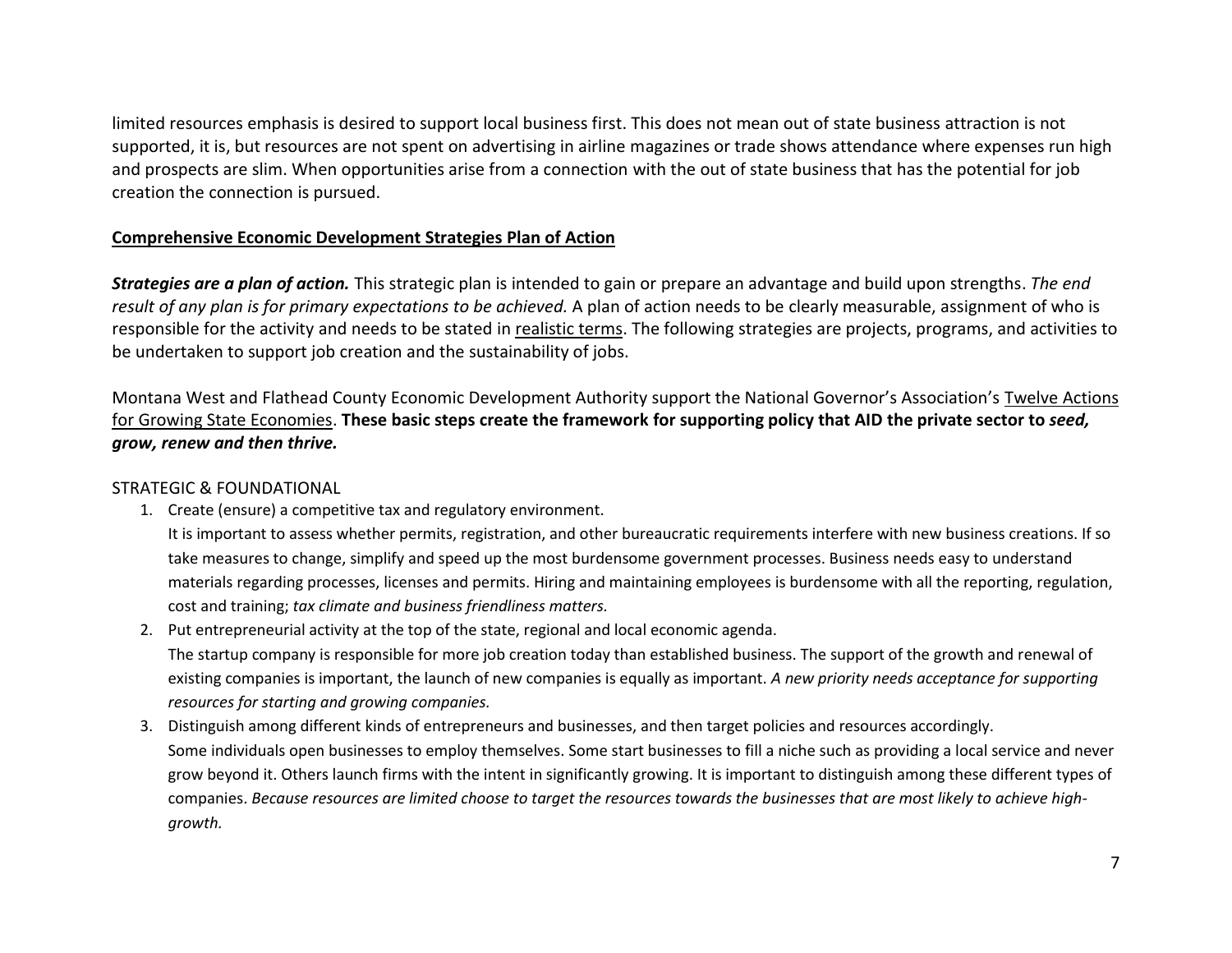#### FOCUS ON STARTUP COMPANIES

- 1. Cast a wide net to find entrepreneurs.
- 2. Teach entrepreneurship skills and attitudes at all education levels.
- 3. Build a startup environment and culture.

#### FOCUS ON HIGH-GROWTH COMPANIES

- 1. Find the potential high-growth companies and help them grow.
- 2. Get your entrepreneurs to give back.

#### FOCUS ON ALL COMPANIES

- 1. Help companies open doors to new customers-globally and locally.
- 2. Reward strong ties among universities, companies and entrepreneurs.
- 3. Encourage entrepreneurs and companies, small and large, to build innovation clusters.
- 4. Build ecosystems, not programs.

# **Educate a Competitive Workforce**

#### *Strategy*

*ELEVATE the training resources for advanced manufacturing as an initial focus to educate and attract a pipeline of current and future workers.* (Other industry and occupational sectors can be supported by this model of private, public and educational collaboration when emerging  $\overline{a}$ *needs are identified).*

- **Why:** *The local employers express need to address the skills gap that exists between the local workforce competencies and the skills businesses need in order to succeed.*
- **Who:** Flathead Valley Community College has stepped up to apply resources to three manufacturing sub-sectors: wood products, technology-oriented and entrepreneurial manufacturers which include the growing employment in firearm component manufacturing. Manufacturing tends to "fit" our local workforce education profile, pays average to above average wages, exports new dollars into the region, typically provides health benefits, professional development/skills training and offers career advancement opportunities.
- **How:** A consortium of private, public and educational partners being led by Flathead Valley Community College have collaborated to develop curriculum and program designed to assist readying the workforce for employment. The collaborating businesses have committed to hiring program participants, assisting in providing resources for the education and training, and providing continued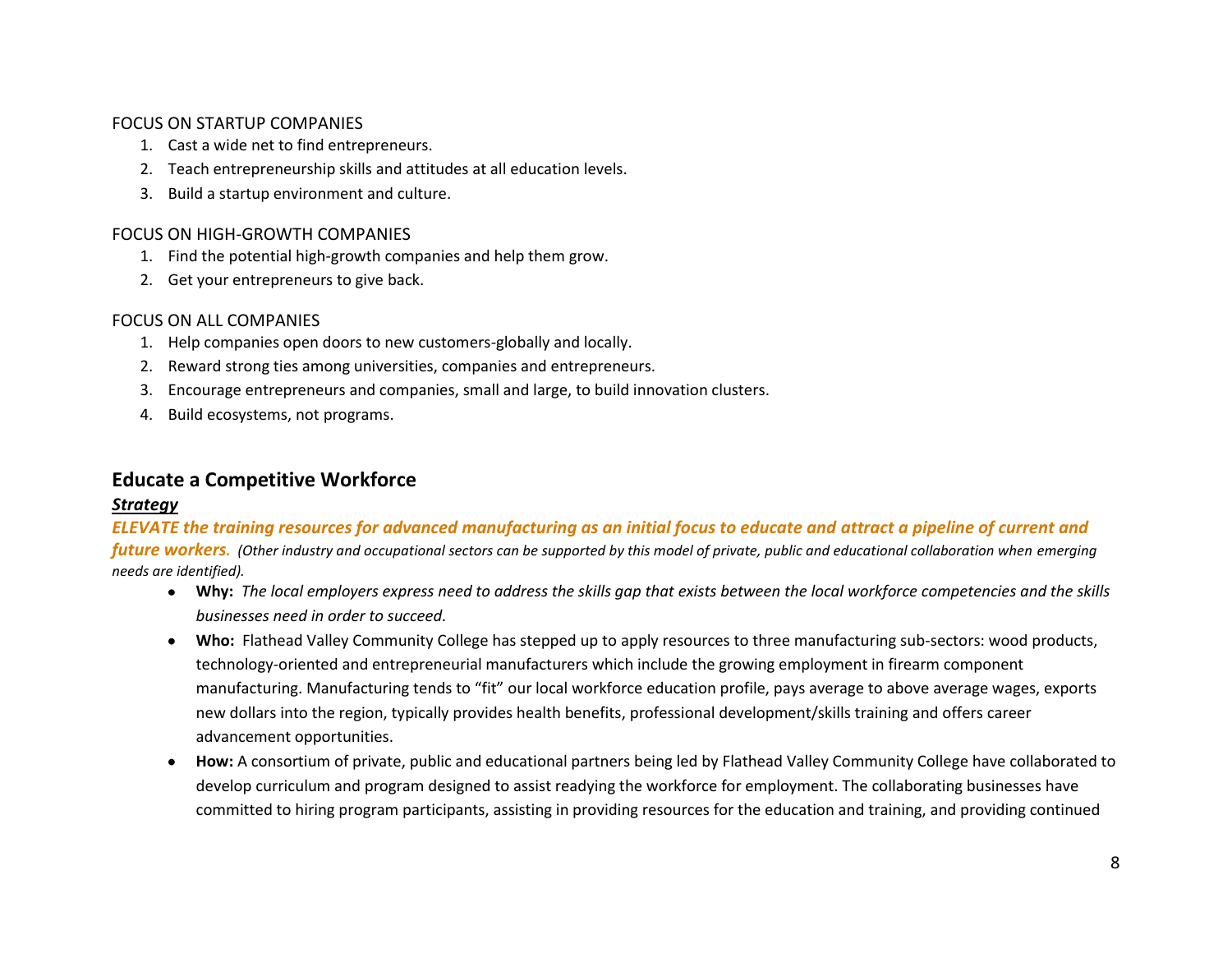guidance towards the curriculum and instruction. Prepare a campaign to attract and build a pipeline of workers associated with working in manufacturing.

**Performance measurement:** Collectively, the participating businesses have projected a need to hire 457 employees within the next three years.

#### *PROCURE Tools for Skills Assessment for Job Seekers and Businesses. Support the resources for acquiring the National Career Readiness Credential or other similar tool as an evaluation mechanism for the skills of job seekers.*

- **Why:** There is need for tools to assist job seekers to meet employers increasing demand for labor market relevant skills and credentials. Despite record unemployment many employers continue not to fill key positions with persons that don't meet employer specific skills. There is a demand from employers that workers arrive with highly technical skills and industry driven credentials.
- **Who:** Flathead Valley Community College.
- **How:** Resources to fund the tool and resource allocation to manage and maintain the tool.
- **Performance Measurement:** Upon procurement and credible service delivery.  $\bullet$

#### *EXPAND opportunities for students to engage in learning with local businesses.*

- **Who:** Facilitated by Flathead Valley Community College and the Kalispell Chamber of Commerce.
- **Why:** Meet a current and growing demand for industry-specific or multiple fields of study technical skills by employing the "concept of learning while working."
- **How:** Increase work experience for students and align formal programs with local business employment needs. Expand mutually beneficial experiential workforce learning opportunities and business participation in programs such as apprenticeships, internships, on-the-job training, and roundtables for employer/student exchange.
- **When:** Immediate & on-going.
- **Performance Measurement:** Provision of common engagement between employers, high school and post-secondary students.

#### *SUPPORT and provide necessary resources to increase the rate of attainment of high school and college graduation of our local workforce. (Regional competitiveness increases with a skilled workforce and higher wage jobs follow).*

- **Who:** Facilitated by Flathead Valley Community College and the Kalispell Chamber of Commerce.
- **Why:** The importance of education is attributable to the emerging global economy in which knowledge and innovation are highly valued. A better educated workforce appears to offer a buffer against the effects of an economic downturn.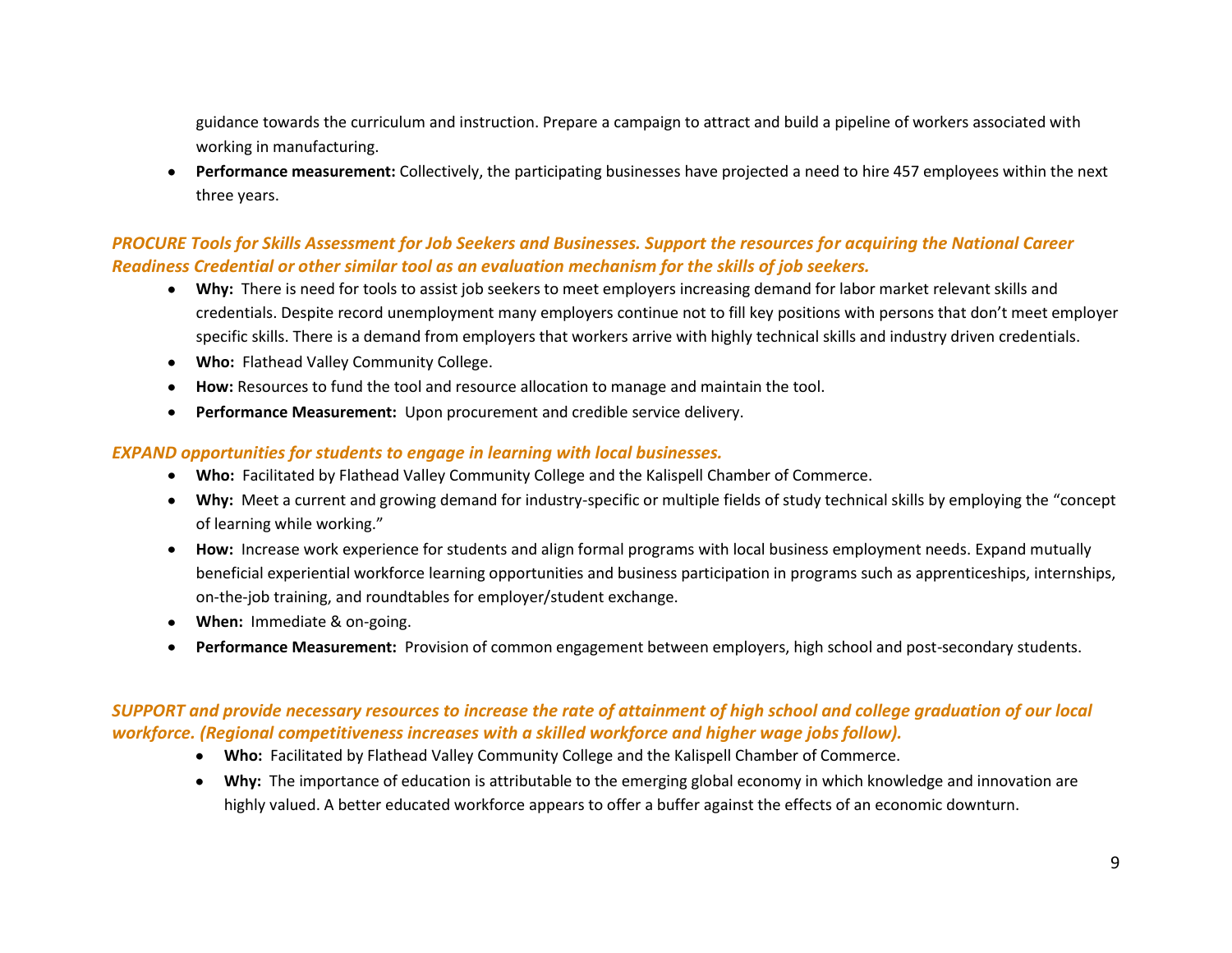- How: Drive degree completion; increase Running Start enrollments, offer more four-year degrees locally, align technical training  $\bullet$ with high wage jobs, and provide skilled career advisement for students.
- **When:** Immediate and on-going.
- **Performance measurement:** Increased education credentials in the workforce.  $\bullet$

# **Enhance Technology**

#### *Strategy*

*SUPPORT policy and assist business to deploy affordable access to high speed, reliable broadband to enhance the capacity and capability for education, public safety, health care, government services and business to thrive. According to the Brookings Institute for Research "for every 1% increase in state broadband penetration employment increases 2% to 3%."*

- Keep broadband access affordable (less than \$50/month is ideal) and speed is an important competitive advantage.
- Support service provider competition because it spurs investment and enhanced services.
- Support public use for broadband services in relevant public venues such as the library, government and education institutions.
- Request free Wi Fi for public safety vehicles, in public venues and meeting places; free Wi Fi in downtowns is an asset to the quality of life.
- Adopt policy for the option of coordinating and installing conduit in right-of-way during road construction or utility projects.
- Private business needs to commit to participate in outreach to middle and high school students to expose the benefits of career opportunities in IT to build a pipeline of workers.
- Support creative opportunities to provide and deliver non-interruptible broadband. The past three years investment by broadband providers have significantly decreased the black outs caused by fiber cuts with the investment of dual service lines.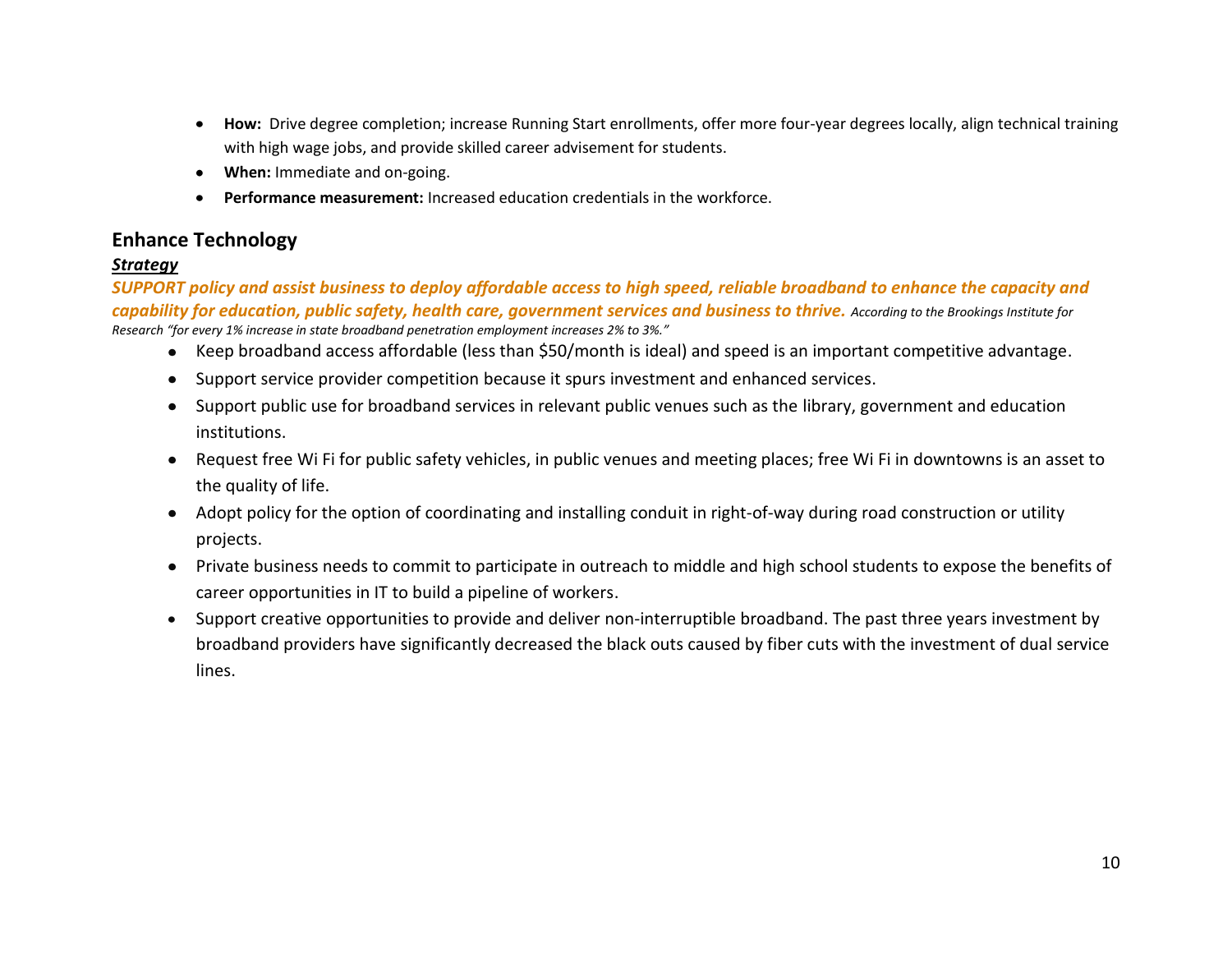# **Ensure a Regulatory Environment that Supports Business Success**

*High growth businesses are one of the driving forces of the modern global economy. They are a primary source of job creation, prosperity, and economic competitiveness. New fast-growing firms often evolve to become large employers such as Kalispell's Semitool and Columbia Falls' Nomad Global Communication Solutions.* 

#### *Strategy*

*DETERMINE which entrepreneurial and business growth activities are missing or are burdensome, and determine how they can be supplied or mitigated.*

- **Who**: Led by a consortium of business resource providers in the County facilitated by the Business Expansion and Retention Program (BEAR). The information is distributed to local organizations engaged in supporting the business friendly climate.
- **Why**: To improve the resources, services and policies to stimulate entrepreneurial and business activity that leads to job creation and prosperity.
- **Performance measurement**: When the list is developed and when policy strategies evolve that can help business best take advantage of their strengths.

The Kalispell chamber of Commerce has identified the following issues to support for policy reformation:

- Continued reformation to improve the state's worker compensation program;
- Support an effort for state agencies to assess economic impacts via policy and regulations imposed on small business;  $\bullet$
- Tort and medical malpractice reform; and  $\bullet$
- Stopping and eliminating onerous employment laws.  $\bullet$

# **Attract Talent by Supporting an Entrepreneurial Culture**

### *Strategy*

*CONTINUE to procure and provide efficient access to non-traditional capital to partner & supplement lending/investing activity. Access to capital remains a critical component for startup and expanding business. Conventional financing needs a partner to share the risk on some projects to get the deal done.*

- **Who:** Montana West and Flathead County Economic Development Authority, Cities of Columbia Falls, Kalispell & Whitefish; Frontier Angel Fund; Montana Community Development Corporation.
- **Why:** These non-traditional pools of funds provide much needed support to partner with lending institutions for creditworthy businesses that project adequate cash flow, sales, and sound management.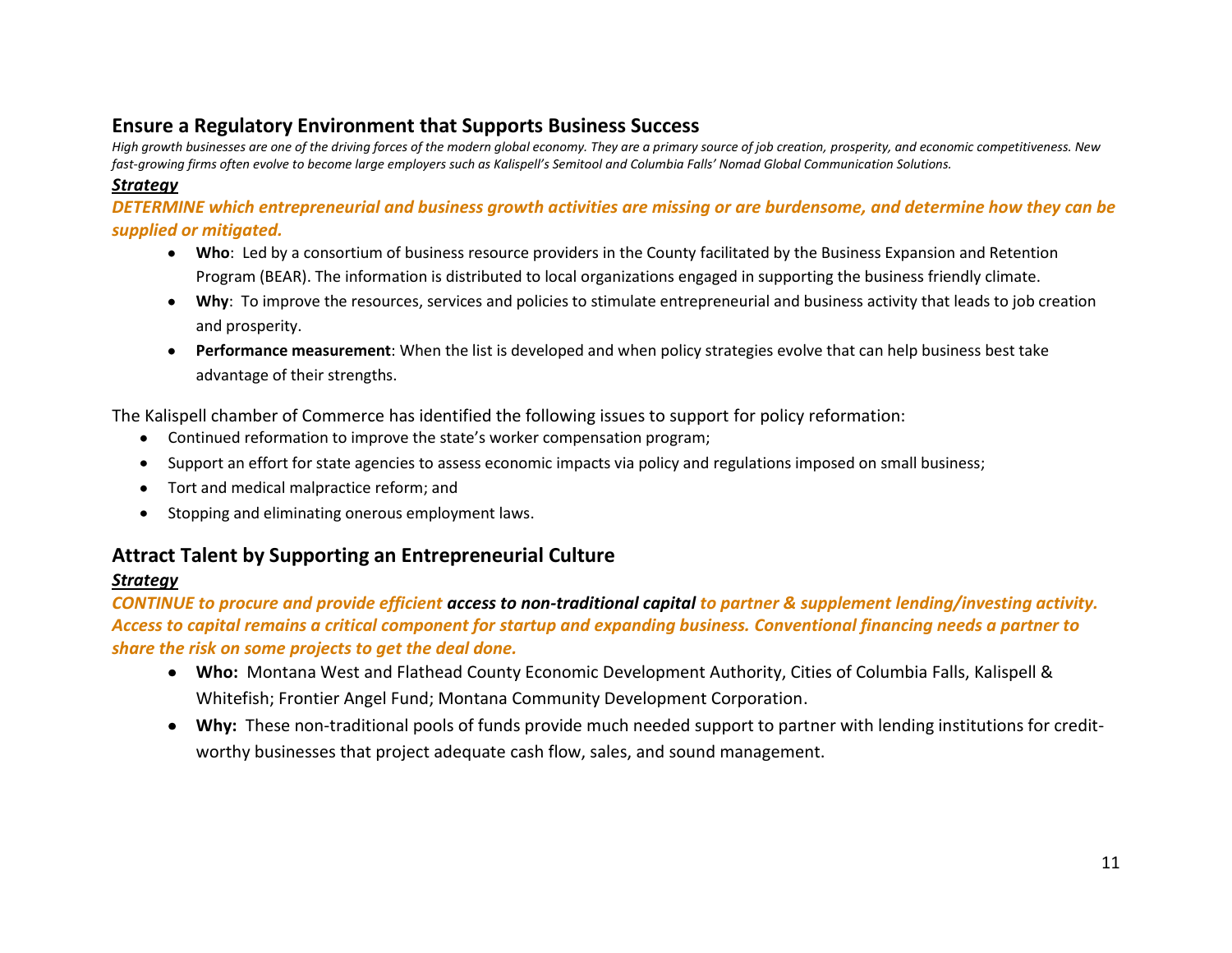- **How:** Utilize and continue to partner with local banks, the finance programs associated with the United States Department of Agriculture, Economic Development Administration, U.S. Department of Treasury, the Montana Board of Investments, Community Development Block Grant Loans, and the Montana Department of Commerce loan programs.
- **Performance measurement**: Increase in annual number of loans and number of jobs created and retained; ability to maintain programs through compliance and financial management.

#### *DEVELOP & LEVERAGE existing resources to support new & expanding business. Continue to procure, leverage, facilitate and develop all avenues of resources to allocate to businesses with the most potential for growth, sustainability, and ability to meet various resource eligibility requirements.*

- **Who:** Montana West and Flathead County Economic Development Authority, Cities of Columbia Falls, Kalispell & Whitefish; Flathead Valley Community College; the Small Business Development Center; Montana Community Development Corporation; Procurement Technical Assistance Program; Montana Manufacturing Extension; Frontier Angels; Chambers of Commerce; Job Service; SCORE; BEAR (Business Expansion & Retention Program).
- **Why:** Private sector investment is not as strong in rural areas as metropolitan areas. Lack of resources from major private sector business in our area is supplemented by government or educational resources.

#### *PROTECT and invest in our natural amenities because amenities attract talent and capitalize on the lifestyle that sells our region. Maintaining and enhancing our natural unique assets help sustain and grow the population and talent pool.*

- **Who**: Local planning agencies and local governments. A report published in the summer of 2012 by the National Parks Conservation Association Glacier Field Office interviewed business owners who relocated to the Flathead/Glacier Park Region due to the appeal of the landscape and recreational opportunities. Regional economic development professionals interviewed noted that our unique strength in today's economy is our natural amenities and small-town character---it is what sets us apart---"…it cannot be bought, built, or duplicated anywhere."
- $\bullet$ **Why**: Land-use, transportation and housing planning to achieve environmental and social goals combined with sensible business needs will be more successful if it is grounded in an overarching, regional economic development strategy, which sustains these assets. Talent looking for seasonal or full-time living contribute in many ways to the local economy: by working from Montana and paying Montana tax; purchasing goods and services locally; becoming engaged in the communities or in businesses to share their expertise; and starting a business or becoming part of the local talent pool for employers.
- **How**: Requires attention and continued commitment to invest in our natural infrastructure.  $\bullet$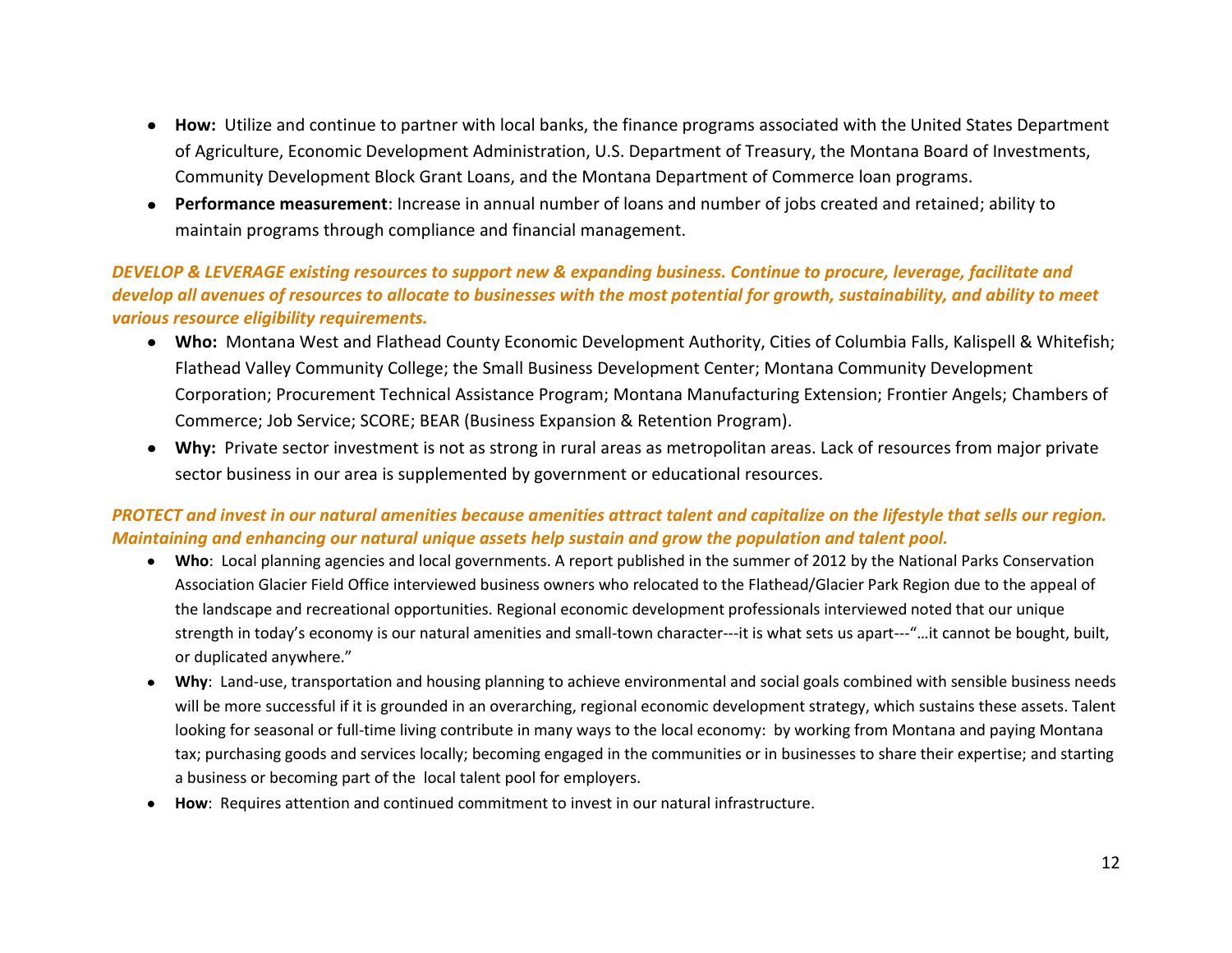#### *IDENTIFY, CATALOG, and CONNECT serial entrepreneurs and skilled professionals to provide mentoring and business counseling services.*

- **Who:** Montana West Economic Development will start and manage the process of establishing a business counseling network for the local agencies and organizations engaged in supporting economic development.
- Why: Entrepreneurs need skill building to for their business to prosper.  $\bullet$
- **How**: Montana West ED is seeking resources to assist in the development of formalized business counseling network of serial  $\bullet$ entrepreneurs and skilled professionals that will be created and managed by Montana West and shared with area resource partners. Successful entrepreneurs will be encouraged to give back.
- **Performance measurement**: When the funding is secured for the program and the network becomes established, operational and  $\bullet$ successes can be counted.

#### *PROVIDE services for quality market analyses for local entrepreneurs and businesses from a qualified university with market research experience.*

- **Who:** Montana West Economic Development Corporation is in conversation with a qualified research university to provide the services. Montana West's objective is to provide the service support to any business/entrepreneur in Montana as long as the business has the ability to pay for the cost of the analysis.
- **Why:** An identified gap in resources available locally and statewide is the market analysis component for business and entrepreneurs who are assessing their services, products, or invention's potential.
- **When:** ASAP.
- **How:** Resource dedication to support the service delivery and customers to pay for the analysis.
- **Performance measurement:** When the objective is achieved, preferably before year end 2012.

# **Support Tourism**

#### *Strategy*

*SUPPORT tourism by creating a public assembly and larger convention space as venues in the county are limited due to size and conditions of the buildings. One of the priorities of the chambers of commerce and convention & visitor bureaus are to increase the year round leisure travel, meeting and convention opportunities.* 

**Who:** The Kalispell & Whitefish Convention and Visitor Bureau's, Glacier Country, Flathead Convention and Visitor Bureau, local chambers of commerce, all have annual or multiple year marketing plans with some funding devoted, but significantly less than competitor cities, for the execution of the plans.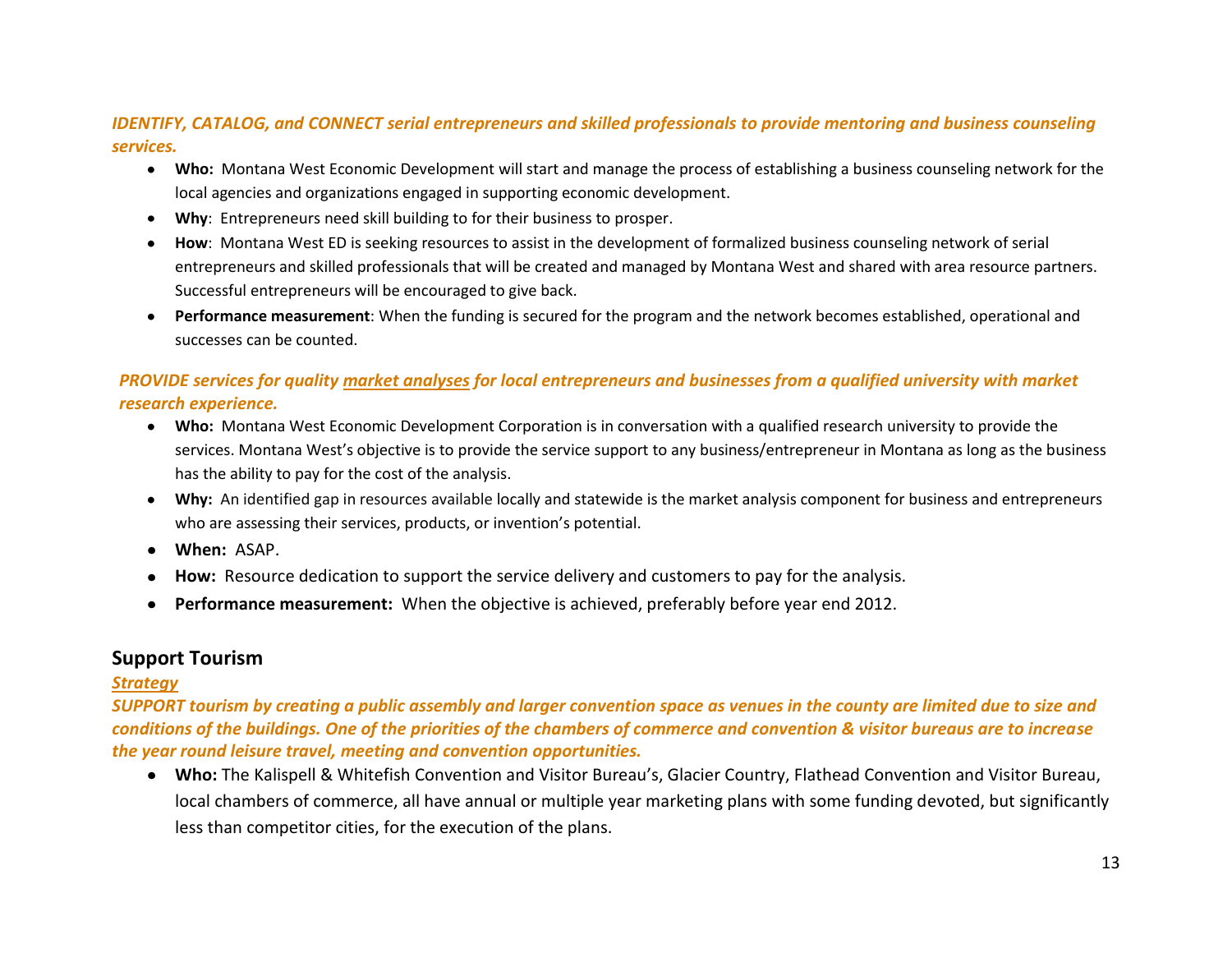- **Why:** Expand the opportunities for resources for promotional expense to increase destination marketing to attract nonresident visitors, activities, events and meetings.
- **How:**Marketing dollars are seldom provided by resources other than private funding. Sustain the current business improvement districts and bed tax to provide the resources. Due to the nature of the tax jurisdictions unincorporated centers have difficulty accessing the needed funding to promote. Enhancing collaboration to promote the region benefits all.

#### *INCREASE the promotion of the area as a destination for year round leisure travel, meeting and convention opportunities.*

- **Who:** local business, chambers, CVB's, downtown associations, tourism business improvement districts, creative arts businesses all have a vested interest in improving infrastructure to sustain the tourism opportunities in shoulder seasons.
- **How:** Identifying appropriate facility venue locations and structures to invest in to meet the urgent need.
- **Why:** The service/tourism/retail sector employs more residents than any other sector based on 2011 data.
- **Performance measurement:** Facilities operational and sustainable by 2015.

#### *ENHANCE the County Fairgrounds as an asset to the county, communities and to business.*

- **Who:** The fairground board of directors is addressing the master plan development of the grounds. One of the objectives of the master plan is to develop revenue supporting programs and projects to lessen the dependency on property tax revenue support.
- **Why:** The fairgrounds infrastructure is aged and needs repairs. Some facilities are 50 to 75 years old and have become potential safety threats. The current and future needs of the grounds are being addressed by the grounds board of directors. The past three years the grounds have been utilized more and more as a centralized area to support business training, business and industry showcases/expo's, as an educational resource, as a cultural and community center, and provider to indoor recreational venues.
- **Performance measurement:** The current capacity accommodates 2200. The goal is to accommodate up to 2500, providing upgrades to the current infrastructure and changing the scope of the services of the grounds to meet today's user needs. The ability to generate revenue from the use of the grounds is key to the long term sustainability of the asset.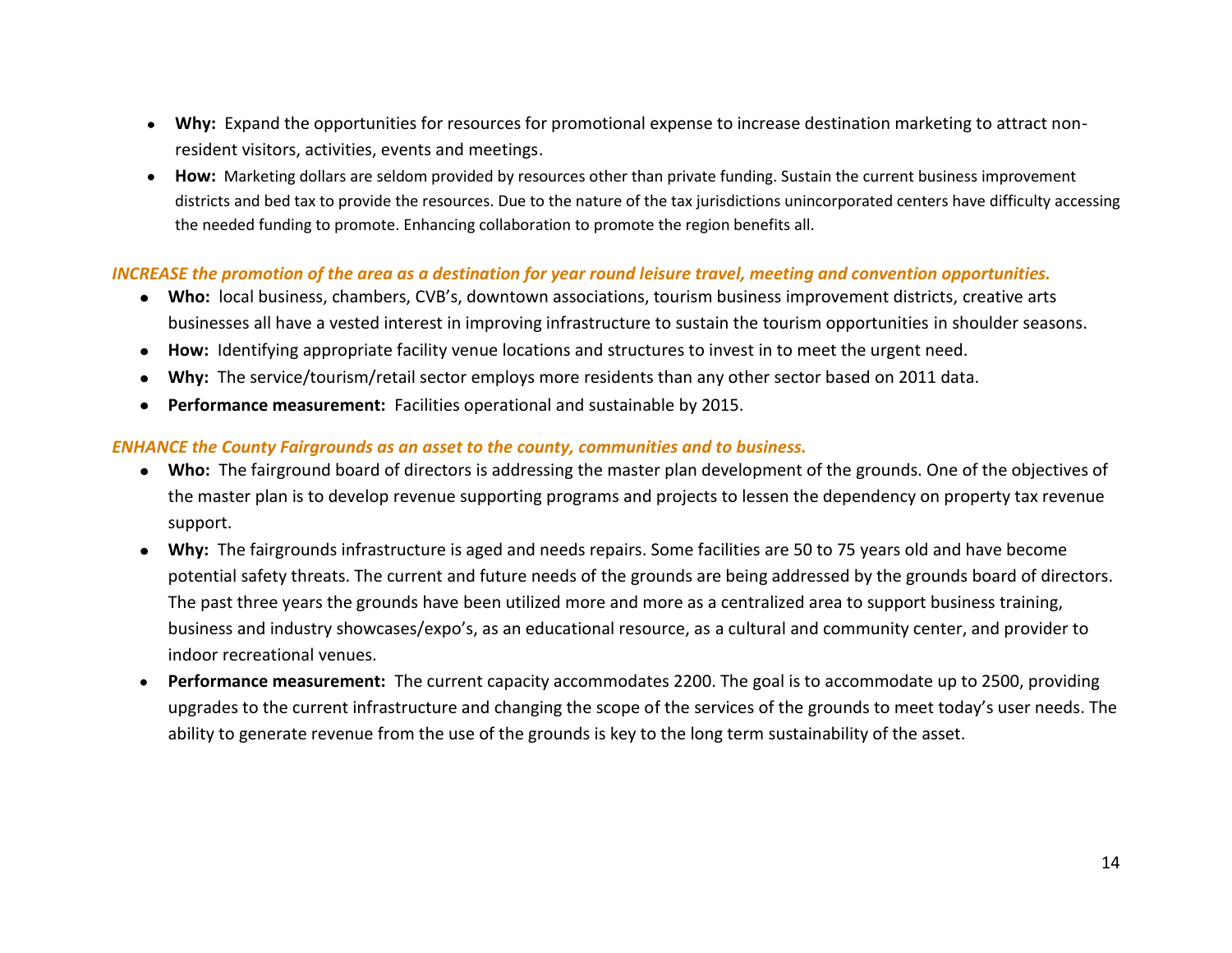# **Develop Transportation Infrastructure**

#### *Strategy*

#### *SUPPORT Transportation Enhancement for Cost Efficiencies.*

- *Air Service-organize a valley-wide group of interested private and public organizations/businesses to collectively support an initiative to provide funding to partner with Glacier Park International Airport for air service enhancement opportunities such as expansion of direct service markets.*
- **Who:** The Whitefish Chamber of Commerce will take the lead role in organizing a 501(C)6 to formalize the entity to manage non-airport funds to support air enhancement opportunities in the future. (Whitefish C of C commitment June 2012).
- **When:** Summer of 2012.  $\bullet$
- **How:** A board or advisory committee made up of the contributors will monitor and make decisions regarding the expenditure and priorities of the funds.
- **Performance measurement:** Successful expansion of the current of air service through additional options for direct routes and lower air  $\bullet$ fare.

*Rail transportation*: support efforts to develop rail served industrial sites. Rail is another mode of moving materials and products in and out of the area efficiently.

- **How:** Flathead County Economic Development Authority has dedicated resources to support the development of a former gravel pit into an industrial park targeting rail users for job creation purposes.
- **When:** began market analysis and conceptual planning in summer of 2012.  $\bullet$
- **Who:** Flathead County Economic Development Authority.  $\bullet$
- **Partners:** City of Kalispell for the purpose of planning and redirecting rail service.  $\bullet$
- **Performance measurements:** Milestones include conceptual phase completed, design and engineering planning of the infrastructure, funding of the infrastructure construction.

*Road transportation*: support efforts to complete the Kalispell bypass project North extension and other road projects that enhance efficiencies for a growing population.

- **How**: Prioritize and communicate projects based on need for safety and traffic control.
- **Who**: the Kalispell Chamber of Commerce leads the effort for the area with promotion to the appropriate agencies.  $\bullet$

*Public Works***-** consisting of water, wastewater, roads, rail, and storm water- *Leverage resources and partner with government entities to provide basic services to job creating projects.*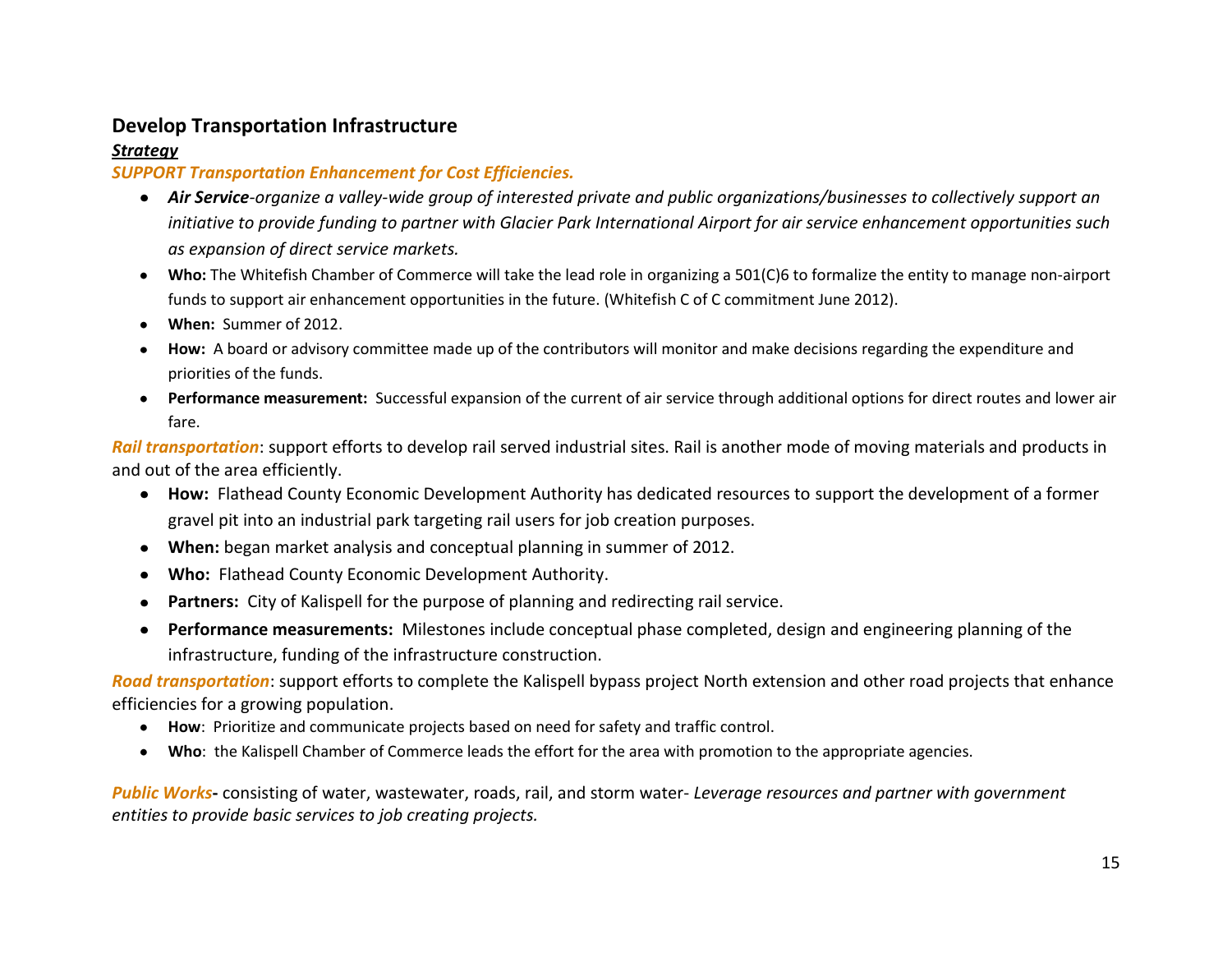- **Why:** When opportunities exist for job creation of several new positions associated with an employer some business projects will require service or expansion of basic services to support the operation.
- **How:** Matching funds from government entities may be available for eligible projects with partnership from a city or county.

#### *Additional strategies to increase the support for business success*

#### *Strategy*

*SEEK creative options for a supply of available larger buildings for manufacturing/warehousing specifications.* 

- **Why**: Certain businesses, particularly technology & information services firms, warehousing, and industrial, seek larger size facilities. The most common requested size is 50,000 square feet. There is a significant lack of available 50,000 square feet facilities with 20 foot or higher ceiling heights available. *According to Eric Canada of Blane-Canada, Montana West's marketing plan consultant, 15% of the communities with existing buildings have access to 85% of the market (prospects) for expansion candidates because an expanding business' first priority is to find an available building. Communities without available buildings have access to maybe 15% of the market. "Communities can only "hope" to service companies looking to build. This is a significant handicap in the business expansion program when expansion is driven by buildings and land."*
- **Who:** Flathead County Economic Development Authority.
- **How:** Economic development entities invest in a building ready project by having plans and permits in place to quickly construct a building and then once constructed sell to the expanding business.
- **Performance measurement:** This proven process in other communities has decreased the length of time for construction of a facility when current available buildings do not meet the business' criteria.

#### *REDUCE energy costs for residents and business through conservation, efficiency and investing in the local energy supply will lead to cost savings. Continue to support energy companies as they seek avenues to identify, partner and comply with alternative energy source opportunities.*

- **Why:** Capacity is becoming restrained for some energy companies and identifying cost efficient alternative sources for supply are important.
- **Who:** A coalition of local businesses and organizations including Flathead Electric, Stoltze Land and Lumber, Airworks, and Citizens for a Better Flathead have taken a leadership role in the promotion and educational outreach on energy efficiency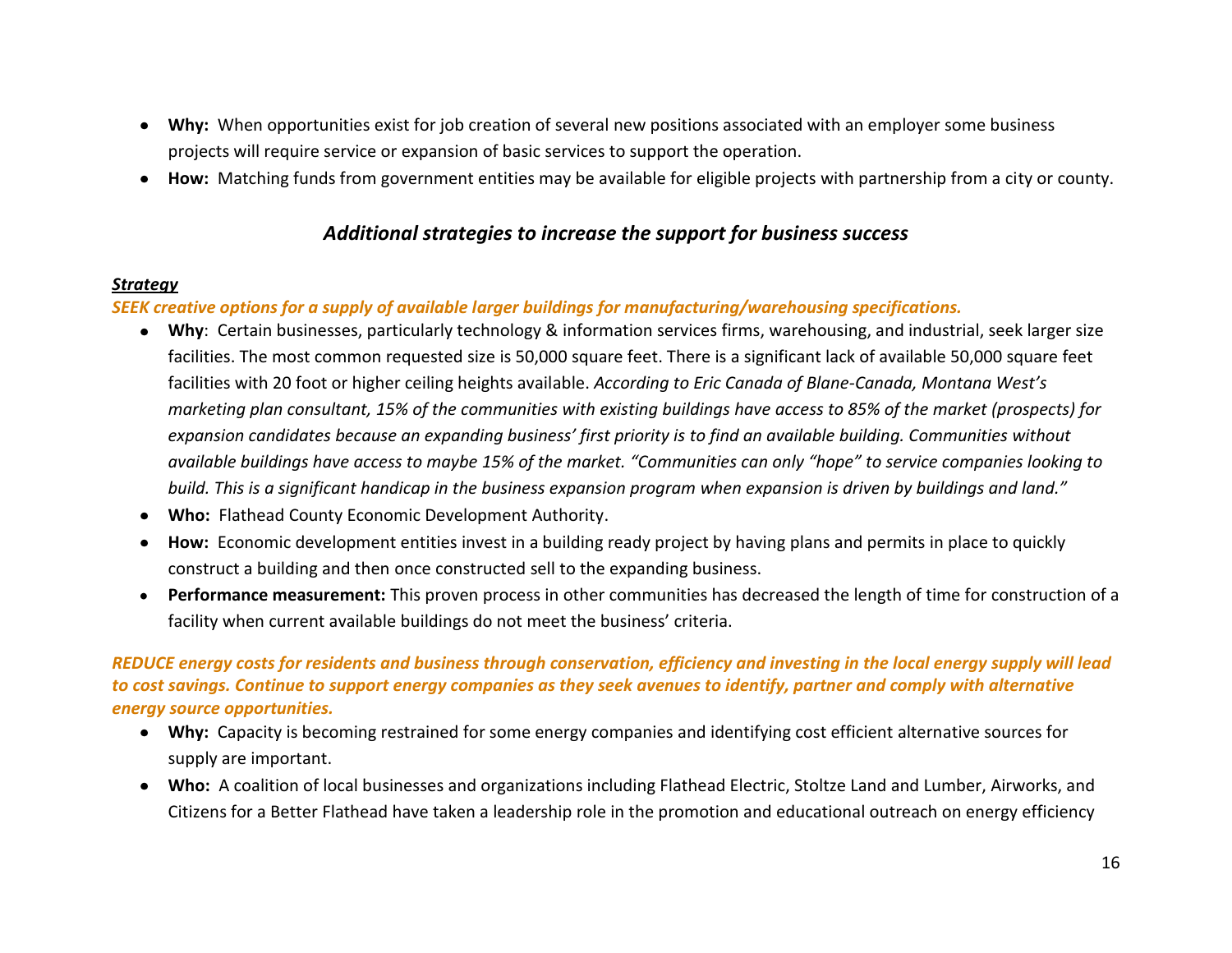and conservation. See the report Re-Powering the Flathead at http://repoweringtheflathead.org/. The report shares data regarding cost saving opportunities to suggested policy.

- **How:** The main opportunities available in conservation and efficiency are seen as:
	- o Improve efficiency in existing buildings and infrastructure;
	- o Improve efficiency in new construction projects;
	- o Improve efficiency of transportation and
	- o Conserve energy that is not needed.
- $\bullet$ **Performance measurement**: A stable and increase trend in energy conservation and efficiency in the Flathead over time with projected savings to businesses, local governments, agencies, and residents identified. Flathead Electric is actively monitoring energy conservation and efficiency as a result of their on-going programs and the actions of local businesses and residents.

#### *SUPPORT the workforce with housing opportunities that are affordable and safe.*

- **Why:** Housing and property is becoming more affordable as a result of the real estate, construction and mortgage industry decline and readjustment in the U.S. However many, many families and individuals have lost their homes and are recovering or starting over.
- **Who:** Community Action Partnership of Northwest Montana, Whitefish Land Trust, and Habitat for Humanity.  $\bullet$
- **How:** Beginning in 2009 Community Action Partnership established the Northwest Montana Community Land Trust and in  $\bullet$ partnership with the City of Kalispell. The land trust has purchased foreclosed and empty homes in Kalispell and rehabilitated the properties. The trusts are seeking first time home buyers in the low to mid income range. Habitat for Humanity expanded to Columbia Falls to build housing for low income families or individuals, and the Community Action Partnership of Northwest Montana Mutual Self Help Program has been active the past few years. Homebuyer education is provided by Community Action Partnership and supported by Flathead Valley Community College.
- $\bullet$ **Performance measurement**: Sustaining the land trust organizations and investment to supply workforce housing to first time homebuyers.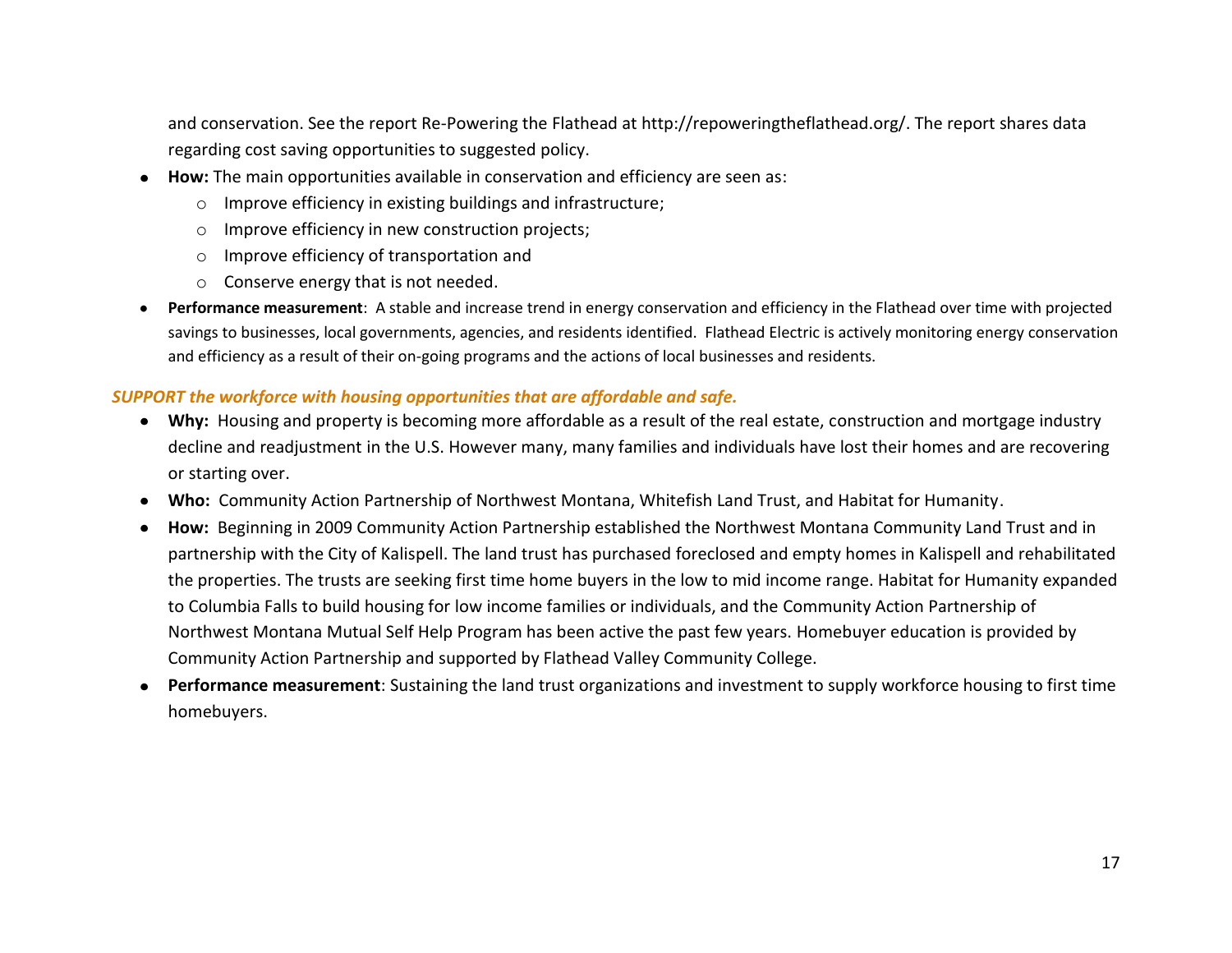# **Agriculture**

#### **Strategy**

*SUPPORT exploration of a new two-year sustainable agriculture Associate of Arts and Applied Science degree program at Flathead Valley Community College as the mechanism most likely to prepare residents to fill jobs in the burgeoning local agriculture economy.*

- **Why**: Multiple studies point out that the expansion of local food systems can be a development strategy for rural areas. National and local trends indicate that demand for local food products (smaller scale concentrated agriculture) is an arena demonstrating strong growth and job potential.
- **Who:** Flathead Valley Community College, (FVCC).
- **How:** FVCC has received a two-year USDA grant to conduct a needs assessment to determine the viability of a sustainable agriculture program and identify lands suitable for expansion of small scale farming in the Flathead.
- **Performance measurement:** Program implementation and increased percentage of placement of students in local agriculture industry jobs.

#### *CREATE a "Center" to Centralize the Services Dedicated to Entrepreneurs and Business.*

- **Who:** Chambers of commerce, workforce and job service partners, economic development organizations, community development partners.
- **Why:** For efficiencies including sharing and collaborating resources, expertise, communication and service delivery.
- **How:** Identify services and co-locate.
- **When:** At earliest opportunity.
- **Performance measurement:** Co-location accomplished.